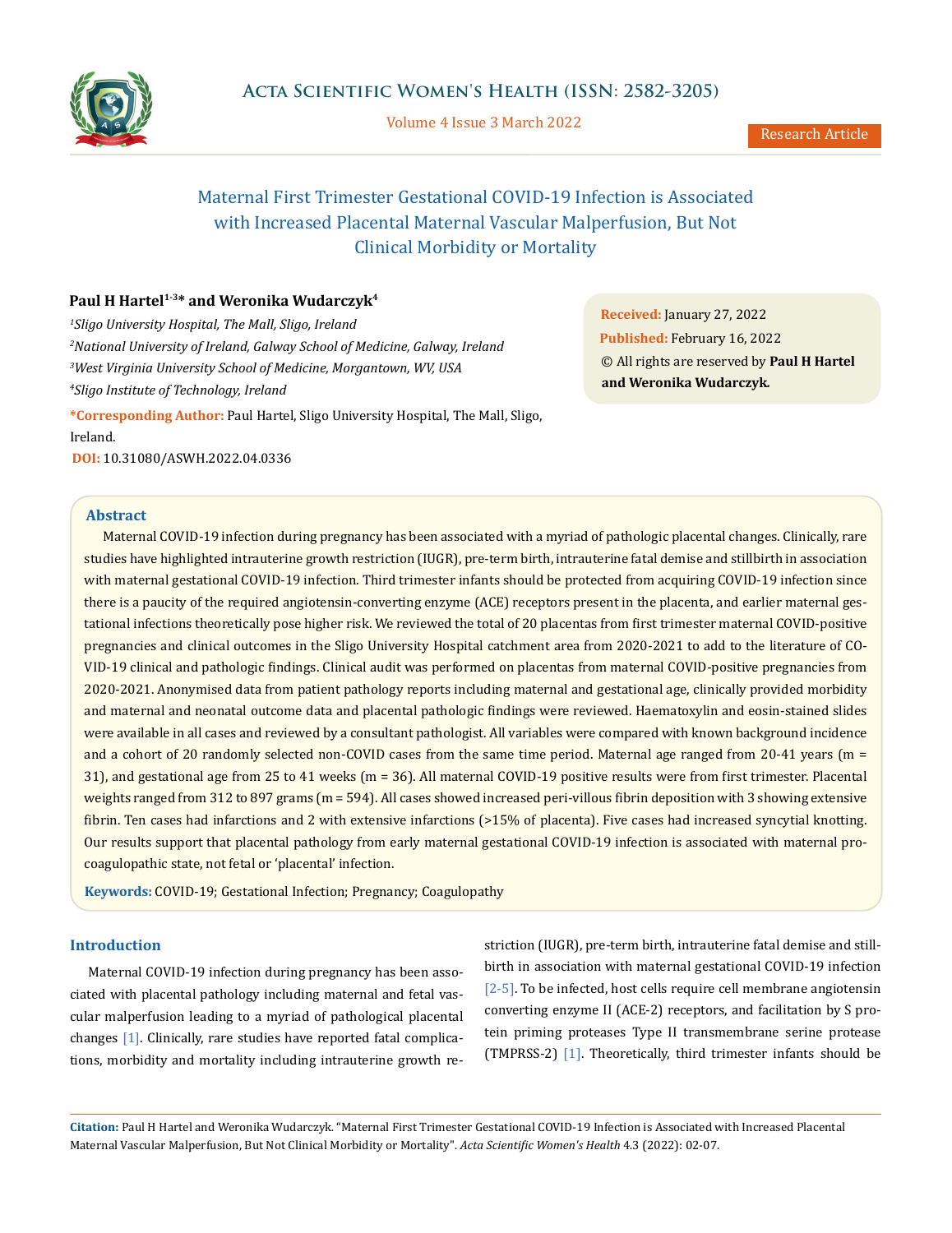#### **Maternal First Trimester Gestational COVID-19 Infection is Associated with Increased Placental Maternal Vascular Malperfusion, But Not Clinical Morbidity or Mortality**

protected from acquiring COVID-19 infection since there are almost undetectable quantities of these receptors and proteases present in the pre-term and term placenta  $[6]$ , and earlier maternal gestational infections theoretically pose higher risk. We reviewed the total of 20 placentas from first trimester maternal COVID-positive pregnancies, including pathologic findings and clinical outcomes in the Sligo University Hospital catchment area, from 2020-2021 to add to the literature of gestational COVID-19 infection.

Clinical audit was performed on placentas from maternal COV-ID-positive pregnancies from 2020-2021. Anonymised data from patient pathology reports including maternal and gestational age, clinically provided morbidity data, clinically reported maternal and neonatal outcome data and placental pathologic findings were reviewed. Hematoxylin and eosin-stained slides were available in all cases and reviewed by a consultant pathologist. All variables were compared with known background incidence and a cohort of 20 randomly selected non-COVID cases from the same time period. Maternal age ranged from 20-41 years (m = 31), and gestational age from 25 to 41 weeks (m = 36). All maternal COVID-19 positive results were from first trimester. All cases showed increased perivillous fibrin deposition with 3 showing extensive fibrin. Ten cases had infarctions (5-10% of placenta) and 2 with extensive infarctions (>15%). Five cases had increased syncytial knotting. No postpartum maternal or neonatal sequelae were reported. There were no maternal or neonatal or perinatal deaths.

#### **Materials and Methods**

Clinical audit was performed on placentas from maternal reverse transcriptase polymerase chain reaction (RT-PCR) COVIDpositive pregnancies from 2020-2021 in the Sligo University Hospital catchment area. Anonymised data from patient pathology reports including maternal and gestational age, clinically provided morbidity data, clinically reported maternal and neonatal outcome data and gross and histologic placental pathologic findings were reviewed. Clinical information was retrieved from the surgical pathology accession sheet, pathology report or directly from clinicians. Mothers had no known history of maternal vascular disease, diabetes, chronic hypertension, thrombophilia, smoking, drug abuse or prior history of pregnancy with intrauterine growth restriction. Due to the infectious nature of the tissue, fixation for 48 hours was performed prior to dissection. Typical sections were fixed in formalin, processed into paraffin blocks, and stained with usual haematoxylin and eosin stains. Hematoxylin and eosin-stained slides were available in all cases and reviewed by consultant pathologist. Testing for COVID-19 was not performed on placental tissue. However, symptomatic mothers were tested via nasal swab RT-PCR during the first trimester and at delivery admission. All variables were compared with known background incidence and a cohort of 20 randomly selected non-COVID cases from the same time period.

#### **Results and Discussion**

Maternal age ranged from 20-41 years (m = 31), and gestational age from 25 to 41 weeks (m = 36). All maternal COVID-19 positive results were from first trimester. Placental weights ranged from 312 to 897 grams (m = 594). Umbilical cord length ranged from 24 to 65 cm and number of cord coils from 4 to 22 with 2 cases showing hypercoiling and 1 hypocoiling. Acute funisitis was seen in 1 case. Two cases had circumvallate fetal membrane insertion, 5 showed acute chorioamnionitis and 3 cases had meconium staining. All cases (20/20) showed increased peri-villous fibrin deposition with 3 showing extensive fibrin (Figure 1). Ten cases had infarctions (5-10% of placenta) and 2 showed extensive infarctions (>15%; Figure 2). Five cases had increased syncytial knotting (Figure 3), 4 had chorangiosis and 2 had intervillous thrombi. Two had villous dysmaturation and 1 showed haemorrhagic endovasculitis. One case clinically reported intrauterine growth restriction (IUGR), 1 case had pre-term birth and 1 case foetal distress during labour resulting in C-section. One case reported maternal gestational hypertension and 1 case had maternal antepartum haemorrhage. No post-partum maternal or neonatal sequelae were reported. There were no maternal or neonatal or perinatal deaths. All variables were compared with known background incidence and a cohort of 20 randomly selected, non-COVID cases from the same time period. No differences were found compared with control cases on any variables other than peri- villous fibrin deposition, infarctions, and syncytial knotting (Table 1).



**Figure 1:** Extensive increased peri-villous fibrin deposition.

**Citation:** Paul H Hartel and Weronika Wudarczyk*.* "Maternal First Trimester Gestational COVID-19 Infection is Associated with Increased Placental Maternal Vascular Malperfusion, But Not Clinical Morbidity or Mortality". *Acta Scientific Women's Health* 4.3 (2022): 02-07.

03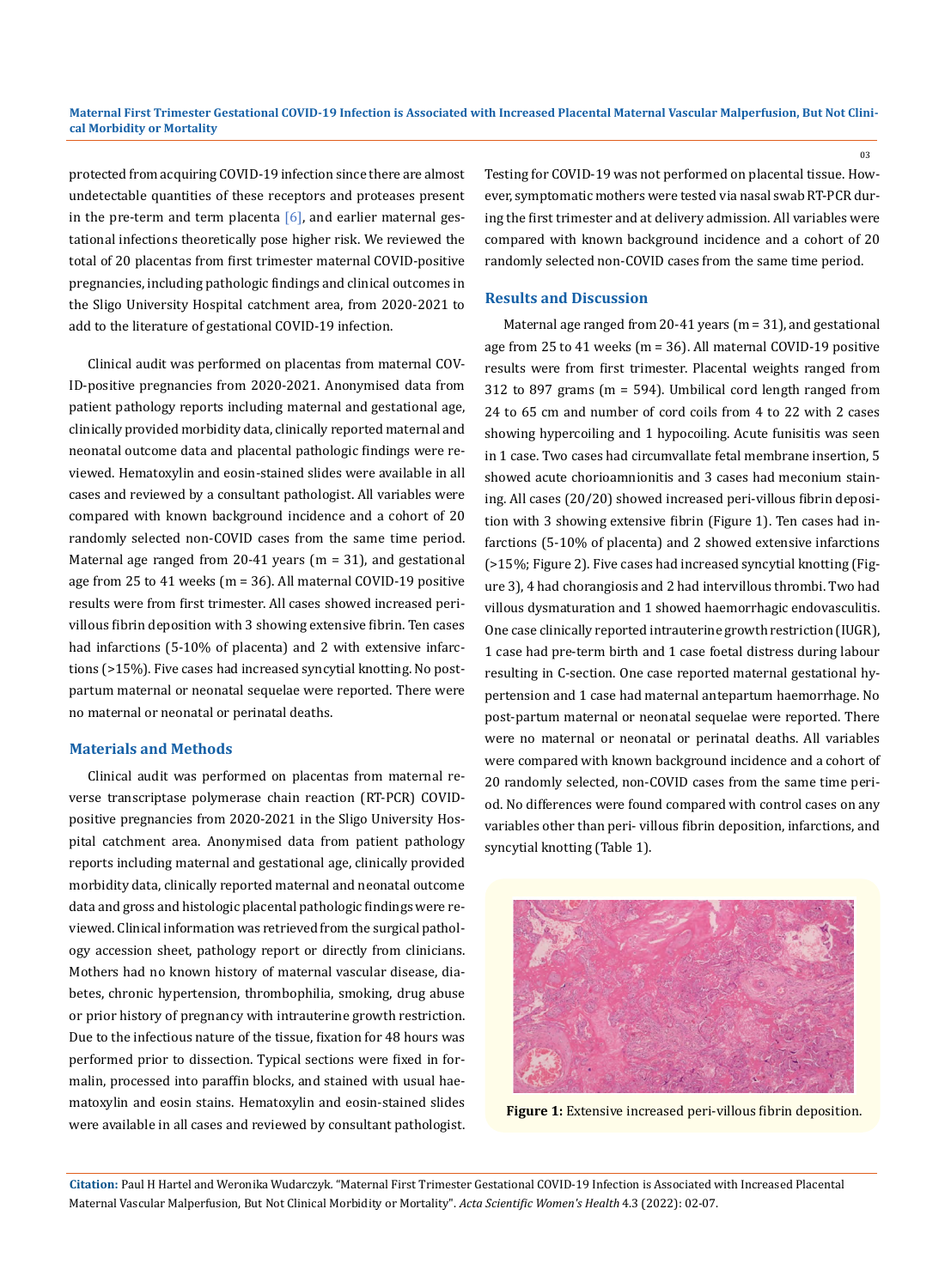**Maternal First Trimester Gestational COVID-19 Infection is Associated with Increased Placental Maternal Vascular Malperfusion, But Not Clinical Morbidity or Mortality**





 $04$ 

**Figure 2:** Extensive infarction (>15% of placental tissue). **Figure 3:** Increased syncytial knots (Tenney-Parker change).

| <b>COVID Status</b> | Maternal age,<br>mean years | <b>Gestational</b><br>age, mean<br>weeks | <b>Placenta</b><br>weight, mean<br>grams | <b>Increased</b><br><b>Peri-villous</b><br>fibrin | <b>Infarctions</b>   | <b>Increased</b><br>Syncytial<br>knots |
|---------------------|-----------------------------|------------------------------------------|------------------------------------------|---------------------------------------------------|----------------------|----------------------------------------|
| $COVID +$           | 31                          | 36                                       | 594                                      | 20/20 (100%)*                                     | 10/20<br>$(50\%)$ ** | 5/20(25%)                              |
| Controls            | 33                          | 36.5                                     | 481                                      | $1/20(5\%)$                                       | 1/20(5%)             | $2/20(10\%)$                           |

**Table 1:** Clinical and pathologic variables in COVID-19 positive and control cases.

\*3/20 showed extensive fibrin

\*\*2/10 showed extensive infarction (>15% of placental parenchyma).

Maternal COVID-19 infection during pregnancy has been associated with placental pathology including maternal and fetal vascular malperfusion leading to multiple pathological placental changes [1]. Clinically, rare studies have highlighted intrauterine growth restriction (IUGR), pre-term birth, intrauterine foetal demise and stillbirth in association with maternal gestational COVID-19 infection  $[2-5]$ . Third trimester infants should be protected from acquiring COVID-19 infection since there is a paucity of the required angiotensin-converting enzyme receptors and transmembrane serine proteases present in the placenta to facilitate infection  $[6]$ . Earlier maternal gestational infections theoretically pose higher risk due to the large number of these necessary receptors and proteases present early in placental development. We reviewed the total of 20 placentas from first trimester maternal COVID-positive pregnancies, including gross and histologic pathologic findings and clinical outcomes in the Sligo University Hospital catchment area from 2020-2021, to add to the literature of gestational COVID-19 infection.

Reports on COVID-19 associated illness in general have shown that patients who are severally ill, in addition to acute respiratory distress syndrome (ARDS), often present with coagulopathy and disseminated intravascular coagulation (DIC)-like massive intravascular clot formation and organ dysfunction [7]. Haemorrhagic events are less common [7-9]. It was reported that 71% of nonsurviving COVID-19 patients had disseminated intravascular coagulation (DIC), while in contrast, only 0.6% of survivors met DIC criteria [10]. Several reports show that non-survivors initially have higher and increasing D-dimer and fibrinogen degradation product (FDP) levels, longer prothrombin time (PT) and activated partial thromboplastin time (aPTT) compared with survivors  $[11,12]$ . The incidence of thrombocytopenia is relatively low in COVID-19 [13]. These findings propose that coagulopathy develops in patients with COVID-19 becoming more severe in critically ill patients. In fact, the frequency of thrombosis and major thromboembolic sequelae in COVID-19 ICU patients is reported to be 20 to 30% 26- 28, and as high as nearly 80% [14-16]. COVID-19 directly infects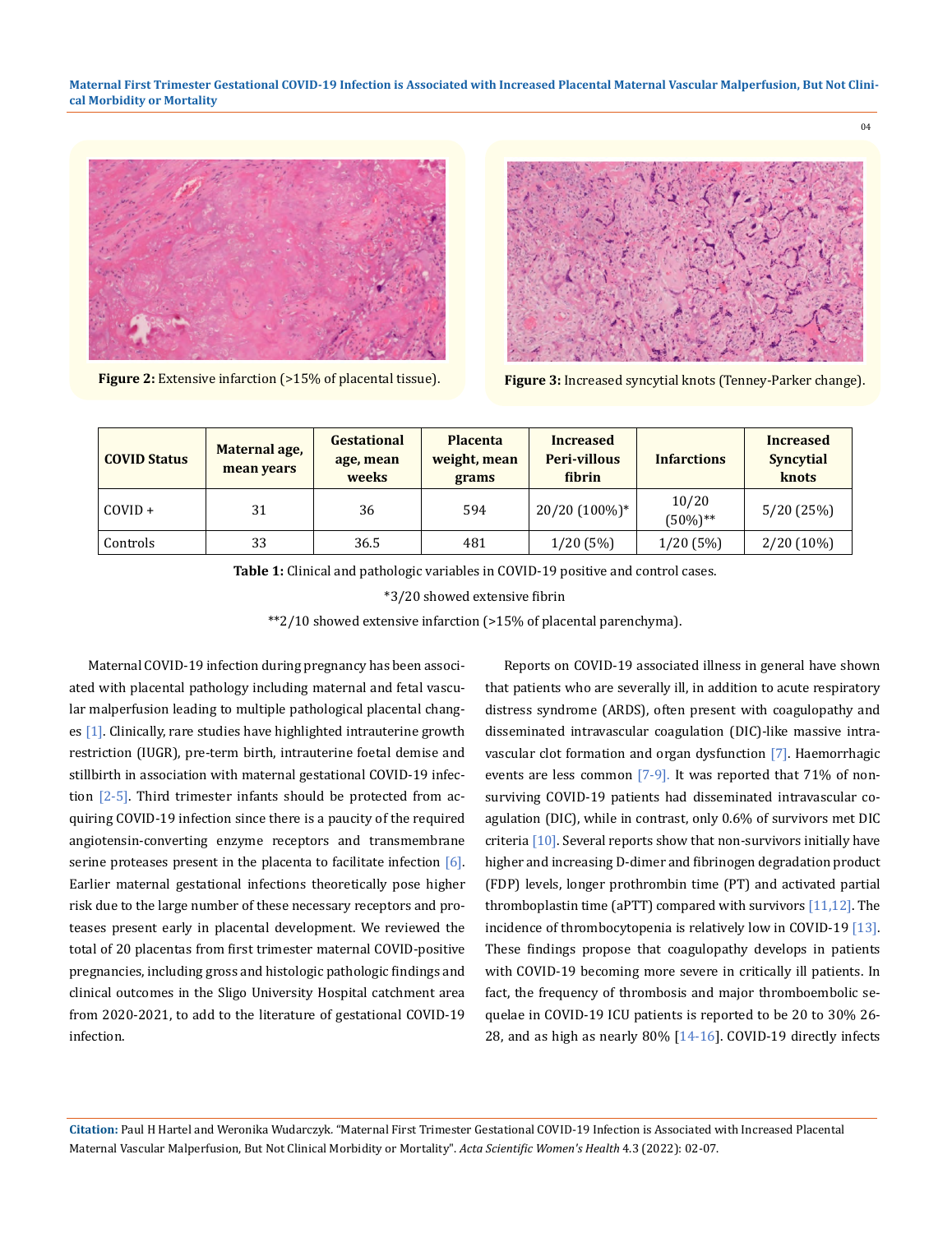vascular endothelial cells causing cellular damage and apoptosis and the antithrombotic activity of the luminal surface is remarkably decreased [17].

Reports on COVID-19 in pregnancy have described variable findings. Most studies of COVID infection of term and pre-term third trimester pregnancies report a higher frequency of maternal vascular malperfusion  $[1]$ , which is a recognized pattern of placental injury related to abnormal uterine perfusion and changes such as accelerated villous maturation, increased perivillous and intervillous fibrin deposition, decidual vasculopathy, increased syncytial knots, villous infarction, and intervillous thrombosis. Second trimester studies have shown increased peri-villous and subchorionic fibrin deposition  $[14,18]$ . A similar study to our own of the pathology and clinical information on 20 placentas whose mother tested positive for COVID-19 reported 10 of the 20 cases showed some evidence of fetal vascular malperfusion or fetal vascular thrombosis, primarily in the form of the presence of intramural fibrin deposition, although some increased peri-villous fibrin was also seen  $[19]$ . We did not observe intramural fibrin in our sample. One manuscript [20]. describes the placentas from three COVID-19 infected mothers in China. All three placentas were described as having increased peri-villous fibrin. Eleshiva., *et al.* found that compared to controls, third trimester placentas were significantly more likely to show at least one feature of maternal vascular malperfusion, particularly abnormal or injured maternal vessels, and intervillous thrombi [21]. Rates of acute and chronic inflammation were not increased, as they have been in other reports [15,22-24]. Hecht., *et al*. looked at 19 placentas from peripartum COVID-19-positive mothers and found no specific gross or histopathologic findings that differed from control sample background incidence  $[25]$ . There were no reports in any of these aforementioned studies of maternal or neonatal death, and neonatal or 'placental infection' appears to be a very rare event. No teratogenic effect of COVID-19 infection in the neonate has been reported, and maternal infection does not equate to placental infection. In the rare event of evidence of placental viral infection intrauterine vertical transmission is not presupposed [26].

In a large review examining over 2500 COVID-19 confirmed pregnancies with over 700 deliveries, maternal critical disease requiring mechanical ventilation was just over 3%, with 0.9% maternal deaths, and 22% preterm birth (primarily iatrogenic) and less

than 1% perinatal death  $[2]$ . A large matched case-control study of 61 COVID-19 pregnancies reported that adverse outcomes for mother and foetus were 3.4 times and 1.7 times higher among severely ill COVID-19 cases than controls [3]. Maternal advanced age, obesity, Hispanic or Latino origin, and other medical comorbidities, however, were major factors. Other reports of foetal death or demise associated with third-trimester or pre-term/term maternal COVID-19 infection are very uncommon, including a report on the alpha variant being associated with an increased risk of foetal death [4] and two cases of intrauterine foetal demise and one case of severe foetal distress in the setting of maternal infection with Delta-variant [5]. COVID-19 infects target host cells by binding to the cell membrane angiotensin converting enzyme II (ACE-2), facilitated by S protein priming proteases Type II transmembrane serine protease (TMPRSS-2). ACE-2, found in heart, lung, kidney, vasculature, brain, and placenta, is a membrane-bound enzyme that degrades angiotensin I and II which is protective in regulating vascular and heart function. Syncytiotrophoblasts and cytotrophoblasts in chorionic villi, decidual stromal cells, decidual perivascular cells, and endothelial and vascular smooth muscle cells express ACE-2. However, ACE-2 and TMPRSS-2 expression in placenta correlate negatively with gestational age. They are almost undetectable in third trimester preterm and term placenta  $[6]$ . Therefore, later stages of pregnancy should be protected, while first trimester pregnancy is theoretically more vulnerable to COVID-19 transplacental transmission, unless other as yet unknown means besides ACE-2/TMPRSS-2-facilitated viral entry exist.

05

Limitations to our study would be that histopathology was reviewed by a general pathologist as opposed to a perinatal pathologist. Typically, however, histology of maternal vascular malperfusion is easily recognised in general practice. While our study was retrospective, correlation with maternal coagulation studies over the course of pregnancy may also have been useful. Additionally, control cases for comparison with maternal gestational COVIDpositive cases were not tested in first trimester as mothers were asymptomatic, but were tested with negative results on delivery admission.

## **Conclusions**

Similar to previous reports, our placentas from maternal COV-ID-19-positive pregnancies showed evidence of maternal vascular malperfusion, particularly in the form of increased peri-villous fi-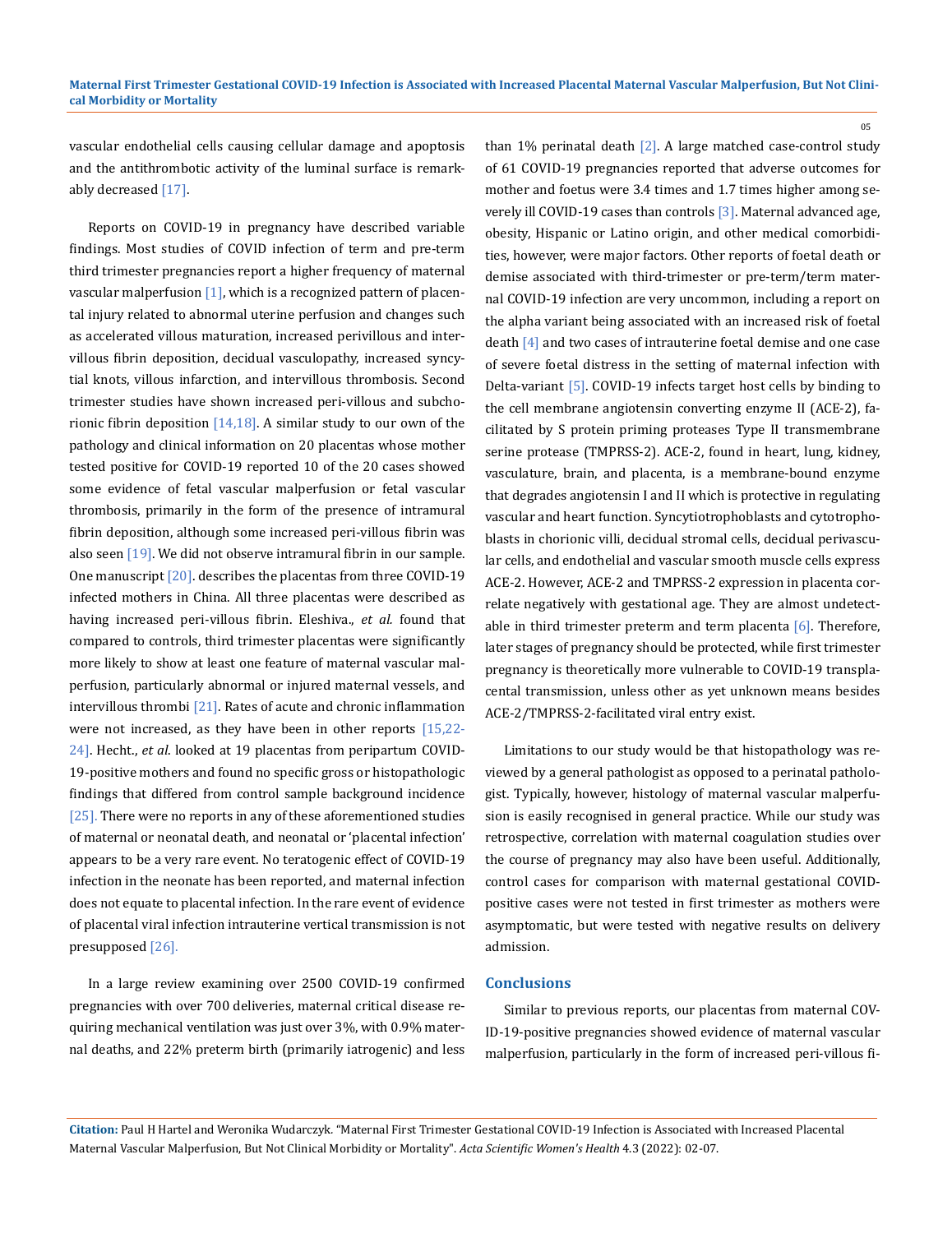brin deposition and infarctions. Increased syncytial knotting compared to usual background incidence was also seen. In contrast to recent reports, no increased inflammation in umbilical cord, membranes or placenta were identified; and there was no increase in IUGR, pre-term birth, intrauterine foetal demise or stillbirth. As recently proposed, our findings support that placental pathology from early maternal gestational COVID-19 infection is associated with pro-coagulopathic state and a higher frequency of maternal vascular malperfusion, not fetal or 'placental' infection.

# **Acknowledgements**

We would like to thank Dr. Vimla Sharma, Linda Bredin and Zainab Ambusaidi for their assistance in data compilation.

# **Conflicts of Interest**

The authors have nothing to disclose.

## **Bibliography**

- 1. Wong YP., *et al*[. "The Effects of COVID-19 on Placenta and Preg](https://pubmed.ncbi.nlm.nih.gov/33435547/)[nancy: What Do We Know So Far?"](https://pubmed.ncbi.nlm.nih.gov/33435547/) *Diagnostics (Basel)* 11.1 [\(2021\): 94.](https://pubmed.ncbi.nlm.nih.gov/33435547/)
- 2. Brandt JS., *et al.* ["Epidemiology of coronavirus disease 2019](https://pubmed.ncbi.nlm.nih.gov/32986989/)  [in pregnancy: Risk factors and associations with adverse ma](https://pubmed.ncbi.nlm.nih.gov/32986989/)ternal and neonatal outcomes". *[American Journal of Obstetrics](https://pubmed.ncbi.nlm.nih.gov/32986989/)  [and Gynecology](https://pubmed.ncbi.nlm.nih.gov/32986989/)* 224.4 (2020): 389.
- 3. Khalil A., *et al.* ["SARS-CoV-2 infection in pregnancy: A system](https://pubmed.ncbi.nlm.nih.gov/32838230/)[atic review and meta-analysis of clinical features and pregnan](https://pubmed.ncbi.nlm.nih.gov/32838230/)cy outcomes". *[E Clinical Medicine](https://pubmed.ncbi.nlm.nih.gov/32838230/)* 25 (2020): 100446.
- 4. Fitzgerald B., *et al.* ["Fetal deaths in Ireland due to SARS-CoV-2](https://pubmed.ncbi.nlm.nih.gov/35020786/)  [placentitis caused by SARS-CoV-2 Alpha".](https://pubmed.ncbi.nlm.nih.gov/35020786/) *Archives of Pathology [and Laboratory Medicine](https://pubmed.ncbi.nlm.nih.gov/35020786/)* 12 (2022).
- 5. [Shook LL., et al. "SARS-CoV-2 placentitis associated with](https://pubmed.ncbi.nlm.nih.gov/35024844/)  [B.1.617.2 \(Delta\) variant and foetal distress or demise".](https://pubmed.ncbi.nlm.nih.gov/35024844/) *The [Journal of Infectious Diseases](https://pubmed.ncbi.nlm.nih.gov/35024844/)* 13 (2022).
- 6. Bloise E., *et al.* ["Expression of Severe Acute Respiratory Syn](https://pubmed.ncbi.nlm.nih.gov/32853537/)[drome Coronavirus 2 cell entry genes, angiotensin-converting](https://pubmed.ncbi.nlm.nih.gov/32853537/)  [enzyme 2 and transmembrane protease serine 2, in the pla](https://pubmed.ncbi.nlm.nih.gov/32853537/)[centa across gestation and at the maternal-foetal interface in](https://pubmed.ncbi.nlm.nih.gov/32853537/)  [pregnancies complicated by preterm birth or preeclampsia".](https://pubmed.ncbi.nlm.nih.gov/32853537/)  *[American Journal of Obstetrics and Gynecology](https://pubmed.ncbi.nlm.nih.gov/32853537/)* 224.3 (2020): [298.](https://pubmed.ncbi.nlm.nih.gov/32853537/)

7. Wu C., *et al.* ["Risk Factors Associated with Acute Respiratory](https://pubmed.ncbi.nlm.nih.gov/32167524/)  [Distress Syndrome and Death in Patients with Coronavirus](https://pubmed.ncbi.nlm.nih.gov/32167524/)  [Disease 2019 Pneumonia in Wuhan, China".](https://pubmed.ncbi.nlm.nih.gov/32167524/) *JAMA Internal Medicine* [180.7 \(2020\): 934-843.](https://pubmed.ncbi.nlm.nih.gov/32167524/)

06

- 8. Wong RS., *et al.* ["Haematological manifestations in patients](https://pubmed.ncbi.nlm.nih.gov/12816821/)  [with severe acute respiratory syndrome: retrospective analy](https://pubmed.ncbi.nlm.nih.gov/12816821/)sis". *BMJ* [326.7403 \(2003\): 1358-1362.](https://pubmed.ncbi.nlm.nih.gov/12816821/)
- 9. Lee N., *et al.* ["A major outbreak of severe acute respiratory syn](https://pubmed.ncbi.nlm.nih.gov/12682352/)drome in Hong Kong"*. [The New England Journal of Medicine](https://pubmed.ncbi.nlm.nih.gov/12682352/)* [348.20 \(2003\): 1986-1994.](https://pubmed.ncbi.nlm.nih.gov/12682352/)
- 10. Tang N., *et al.* ["Abnormal coagulation parameters are associ](https://pubmed.ncbi.nlm.nih.gov/32073213/)[ated with poor prognosis in patients with novel coronavirus](https://pubmed.ncbi.nlm.nih.gov/32073213/)  pneumonia". *[Journal of Thrombosis and Haemostasis](https://pubmed.ncbi.nlm.nih.gov/32073213/)* 18.4 [\(2020\): 844-847.](https://pubmed.ncbi.nlm.nih.gov/32073213/)
- 11. Huang C., *et al.* ["Clinical features of patients infected with](https://pubmed.ncbi.nlm.nih.gov/31986264/)  [2019 novel coronavirus in Wuhan, China".](https://pubmed.ncbi.nlm.nih.gov/31986264/) *Lancet* 395.10223 [\(2020\): 497-506.](https://pubmed.ncbi.nlm.nih.gov/31986264/)
- 12. Zhou F., *et al.* ["Clinical course and risk factors for mortality of](https://pubmed.ncbi.nlm.nih.gov/32171076/)  [adult inpatients with COVID-19 in Wuhan, China: a retrospec](https://pubmed.ncbi.nlm.nih.gov/32171076/)tive cohort study". *Lancet* [395.10229 \(2020\): 1054-1062.](https://pubmed.ncbi.nlm.nih.gov/32171076/)
- 13. Guan WJ., *et al.* ["China Medical Treatment Expert Group for](https://pubmed.ncbi.nlm.nih.gov/32109013/)  [COVID-19. Clinical Characteristics of Coronavirus Disease](https://pubmed.ncbi.nlm.nih.gov/32109013/)  2019 in China". *[The New England Journal of Medicine](https://pubmed.ncbi.nlm.nih.gov/32109013/)* 382.18 [\(2020\): 1708-1720.](https://pubmed.ncbi.nlm.nih.gov/32109013/)
- 14. Cui S., *et al.* ["Prevalence of venous thromboembolism in pa](https://pubmed.ncbi.nlm.nih.gov/32271988/)[tients with severe novel coronavirus pneumonia".](https://pubmed.ncbi.nlm.nih.gov/32271988/) *Journal of [Thrombosis and Haemostasis](https://pubmed.ncbi.nlm.nih.gov/32271988/)* 18.6 (2020): 1421-1424.
- 15. Klok FA., *et al.* ["Incidence of thrombotic complications in criti](https://pubmed.ncbi.nlm.nih.gov/32291094/)[cally ill ICU patients with COVID-19".](https://pubmed.ncbi.nlm.nih.gov/32291094/) *Thrombosis Research* 191 [\(2020\): 145-147.](https://pubmed.ncbi.nlm.nih.gov/32291094/)
- 16. Poissy J., *et al.* ["ICU Haemostasis COVID-19 group. Pulmonary](https://pubmed.ncbi.nlm.nih.gov/32330083/)  [Embolism in COVID-19 Patients: Awareness of an Increased](https://pubmed.ncbi.nlm.nih.gov/32330083/)  Prevalence". *Circulation* [142.2 \(2020\): 184-186.](https://pubmed.ncbi.nlm.nih.gov/32330083/)
- 17. Toshiaki Iba*., et al.* ["The coagulopathy, endotheliopathy, and](https://pubmed.ncbi.nlm.nih.gov/32918567/)  vasculitis of COVID-19". *[Inflammation Research](https://pubmed.ncbi.nlm.nih.gov/32918567/)* 69.12 (2020): [1181-1189.](https://pubmed.ncbi.nlm.nih.gov/32918567/)
- 18. Baud D., *et al*[. "Second-trimester miscarriage in a pregnant](https://pubmed.ncbi.nlm.nih.gov/32352491/)  [woman with SARS-CoV-2 infection".](https://pubmed.ncbi.nlm.nih.gov/32352491/) *JAMA* 323.21 (2020): [2198-2200.](https://pubmed.ncbi.nlm.nih.gov/32352491/)